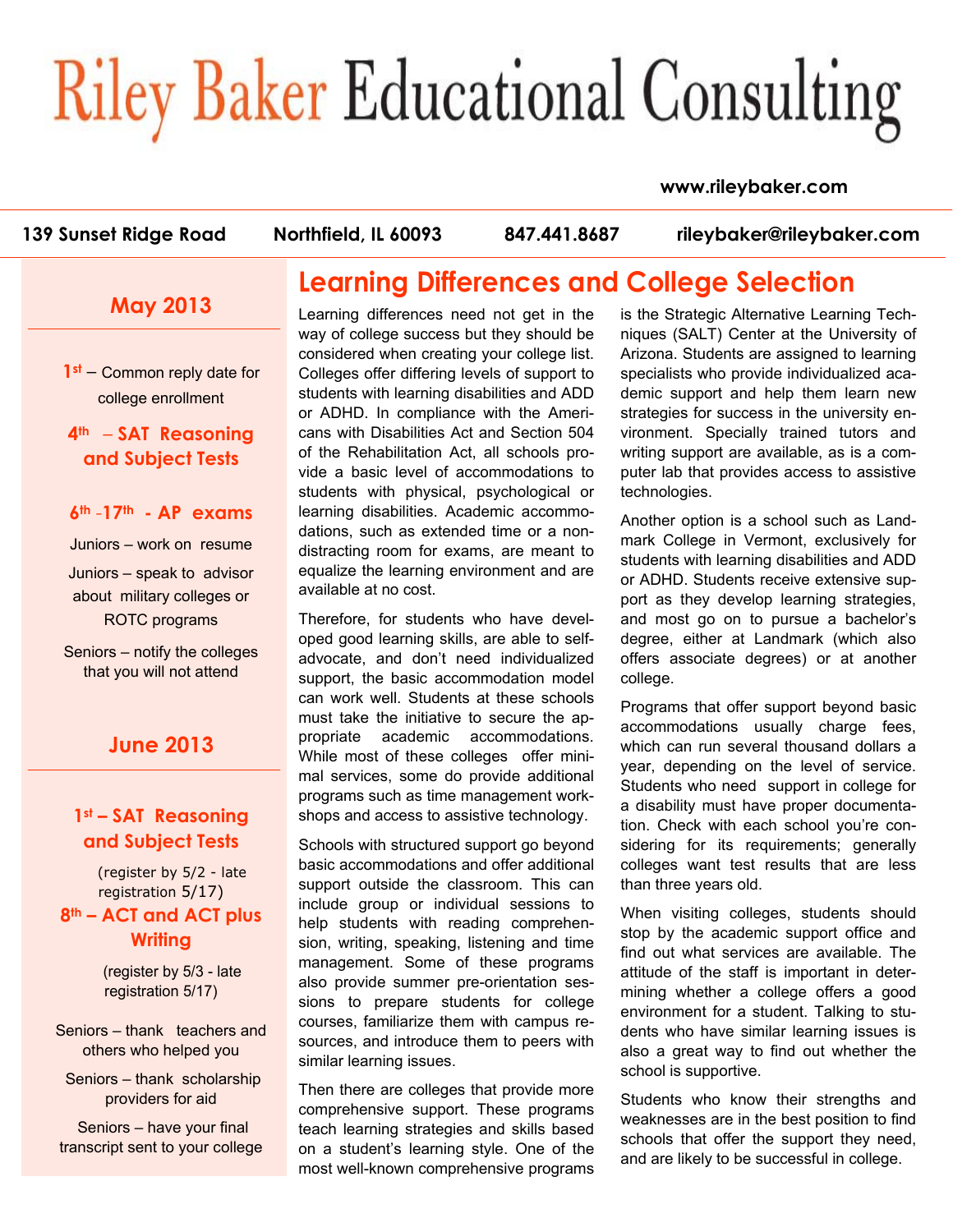## Riley Baker Educational Consulting

**Successful leaders who majored in English** 

**Carol Browner**, lawyer, environmentalist, and businesswoman, former head of the EPA

> **Mario Cuomo**, former governor of New York

**Joan Cusack**, actress

**Michael Eisner**, former CEO, **Disney** 

**Sally Ride**, astronaut

#### **Marty Shottenheimer**, former coach of Kansas City Chiefs



**Sting**, singer, songwriter, musician, actor, environmental activist

**Clarence Thomas**, U.S. Supreme Court Justice

**Harold Varmus**, Nobel laureate in medicine, Director of National Cancer Institute

**Bob Woodward,** journalist, author: All the President's Men

**Renee Zellweger**, actress

## **Focus on Majors: English**

Do you love English and literature, but worry that an English degree will not translate well to the real world? Au contraire. Although increasing technology, specialization, and an overabundance of college graduates with degrees in English have led to the major's ill repute, English and Psychology are still two of the most popular majors for students who are not math and science oriented.

What the English degree lacks in job training it makes up for in adaptability. If you want to develop critical reading and thinking skills, research skills, and the ability to persuade others, majoring in English might be just your thing. By examining and analyzing literature, evaluating literature in its social and historical contexts, and sharing your understanding and conclusions with others, you develop critical skills that are relevant to a wide range of professions. Consider the following:

English majors graduate with the ability to:

- organize thoughts, ideas & materials
- analyze texts & interpret their meaning
- argue positions effectively
- analyze the written word
- write in an articulate manner
- do research & explain the results
- think creatively
- critically observe the world
- effectively communicate by listening to and questioning data

Forbes Magazine published an article last December highlighting the most sought after job skills for 2013. Critical thinking topped the list. Other valuable skills include complex problem solving, good judgment, decision-making skills, and active listening. Interdisciplinary thinking and outstanding written and oral communication skills are also highly touted. English majors have had to hone and exercise these transferable skills to earn their degrees.

in English valuable, students need to combine passion, imagination and strategic thinking. When choosing electives and fulfilling course requirements, students should think carefully. While one student might select courses in business and technology with an eye towards focusing on business communications, another might opt for classes in theater, film and journalism with the intention of becoming a critic. A third student might choose to minor in political science in order to work in the public policy arena. Extra-curricular activities can also have a significant impact on an English graduate's appeal to employers. English majors who study abroad in England, take electives in film, theater and journalism, write for the school paper, and intern at a magazine, will be infinitely more employable than English majors who give little thought to how they spend their educational and free time.

The most successful English graduates are those who think of their major as only one of the foundational blocks of their career preparation. One block alone is not enough. Students must consider what they've learned academically and how it applies to the workplace, demonstrate their understanding and skills outside the classroom, and use time to their advantage. Developing career search skills is a must for all students.

English as a major has provided the foundation for successful careers in such farflung fields as acting, business, grantwriting, public relations, lobbying, politics, and event-planning. English majors are often creative and particularly adept at expressing themselves, often succeeding in script-writing and advertising careers. The ability to identify critical ideas and separate important information from distracting jargon is beneficial in marketing, speech writing, and research.

To explore the career options a major in English can lead to, consult the following resource:

www.pdx.edu/careers/what-can-i-do-witha-degree-in-english

#### In order to make an undergraduate degree

Prepared for the clients of Riley Baker Educational Consulting. The information included in this newsletter is general and does not constitute educational, financial, accounting, legal, or other professional advice. Although it is intended to be accurate, neither the publisher nor any other party assumes liability for loss or damage due to reliance on the material contained herein. Copyright © 2013 by The College Advisor, Inc. All rights reserved.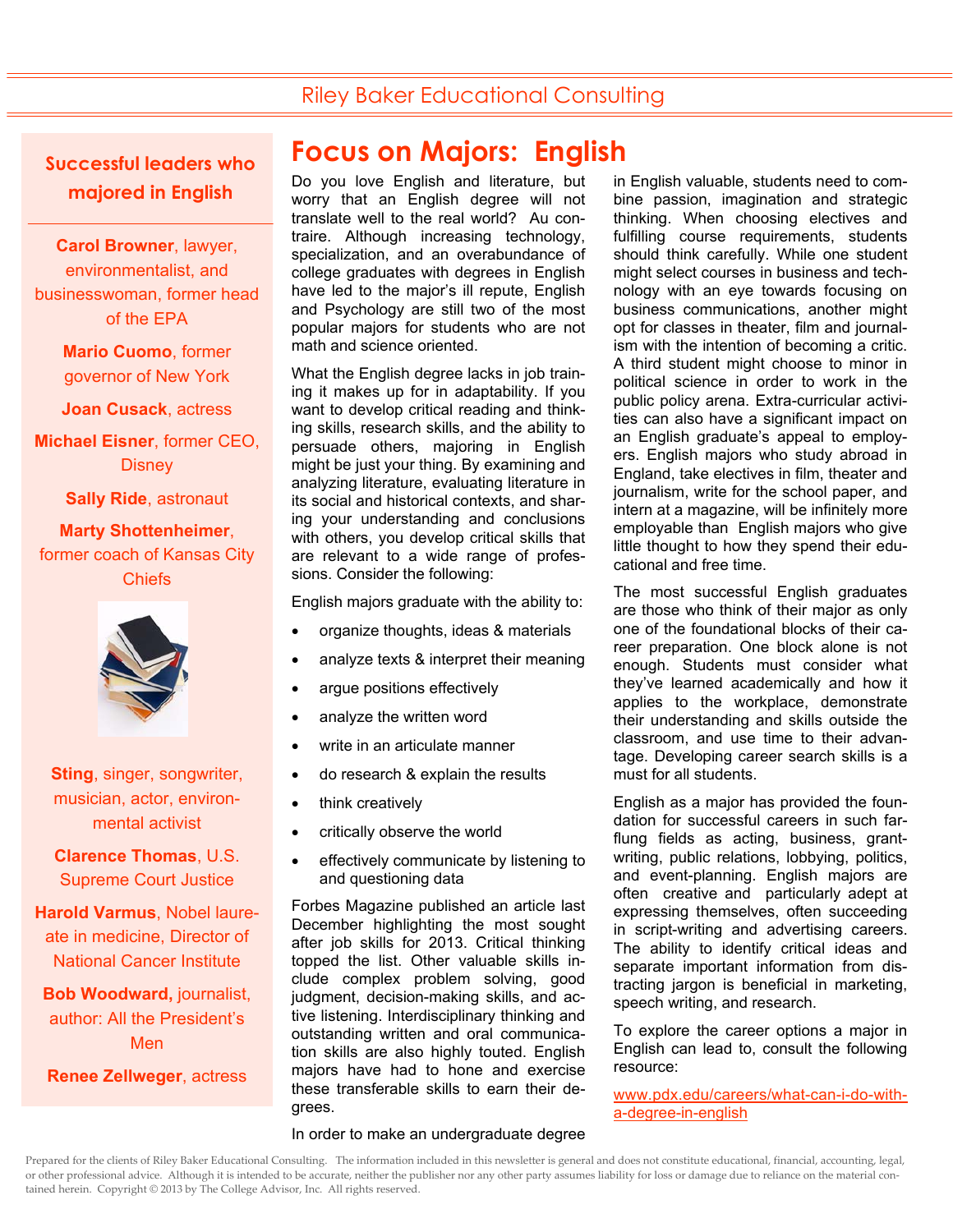# **Financial Matters: Managing College Finances**



College is full of hidden costs: that extra pizza delivery, a special concert, the newest tech toy, a necessary college sweatshirt, or a much-needed trip home or to visit friends. The easy access to plastic makes it easy to put off paying these costs until later but, ultimately, pay up you must.

When considering college costs, it's important to include these unforeseen expenses in your college budget, and also to consider how they'll be paid. The new college-issued student cards that allow students to charge not only meals and books but also tech toys, groceries, and college supplies at both the university bookstore and neighboring shops may actually increase these extra expenses by making it simple to put them on the family's tab. It's also really easy to run up big cell phone bills talking to friends on other campuses. Before your child leaves for college, a heart-to-heart talk about finances is in order.

One place to save at college is on the college meal plans. Often, colleges require students to subscribe to a minimum number of meals. Choose a plan that fits your child—there's no point in paying for meals that your child will not eat. Many students prefer the opportunity to cook some of their own meals. Place some additional money in a flexible spending account or consider a low limit credit card to help your child manage extra expenses. A prepaid calling card is a good way to avoid those

high cellular bills.

Ask your child to look for opportunities to save or earn money while at school. Textbooks can be bought used and resold at the end of the semester. Students can consider a co-op program and get paid while exploring a future career. Part-time jobs are a good idea. Many students benefit from the additional structure that a job adds to their week as well as from earning extra spending money. Even without Federal Work/Study programs, many jobs are available on or near campus. Most students can work 10-15 hours per week during the academic year and full-time during the summer.

If money is really tight, consider earning some credits at a lower-priced institution, or by meeting some degree requirements through CLEP (College Level Placement) exams.

## **Are All APs Created Equal?**

Juniors selecting classes for the next school year often choose with an eye to how rigorous their schedule will appear to the admissions committee at selective colleges. Hoping to impress, the students choose as many Advanced Placement and honors courses as they can fit into their day. Unfortunately, this strategy often leads to a grueling senior year, and the classes selected might not truly be the best for that particular student. When choosing classes, consider your strengths and interests first. That way you'll end up with a program that is tailored to you and one in which you will be successful. While it is true that selective colleges want students willing to challenge themselves intellectually, you'll need to maintain good grades in those demanding classes if you truly hope to impress.

can manage. Remember, these are college-level classes, and each requires a considerable amount of outside reading and writing. Don't overdose on APs. You might consider combining especially challenging APs like Calculus, Literature, Chemistry, or European History, with one of the lessdemanding ones such as Psychology, Statistics, or Government. Let your interests point to appropriate choices. Are you talented in art? Try Studio Art. Good at computers? Maybe Computer Science is for you. Although each of these classes requires a good deal of outside effort, enjoying what you're studying will make it seem less like work.

Are all APs created equal in the eyes of admissions officers? No; some are known to be much more intellectually challenging than others. But by selecting the APs that are truly best for you, you can earn grades that reflect both your effort and potential.

#### **Blog Review**

If you haven't had a chance to check out The Choice, the education blog of the New York Times, you might want to do so soon. The site can be found at http://thechoice.blogs.nytimes.com.

Recent topics include: college as a journey, not a destination, the growing trend toward Spring admissions, choosing a practical major, online courses for high school students, and an early listing of 2013 admissions statistics.

With the stated goal of demystifying the college admissions process, The Choice continually features interesting and often thought-provoking articles sure to interest college bound students and their parents.

Select only as many AP classes as you